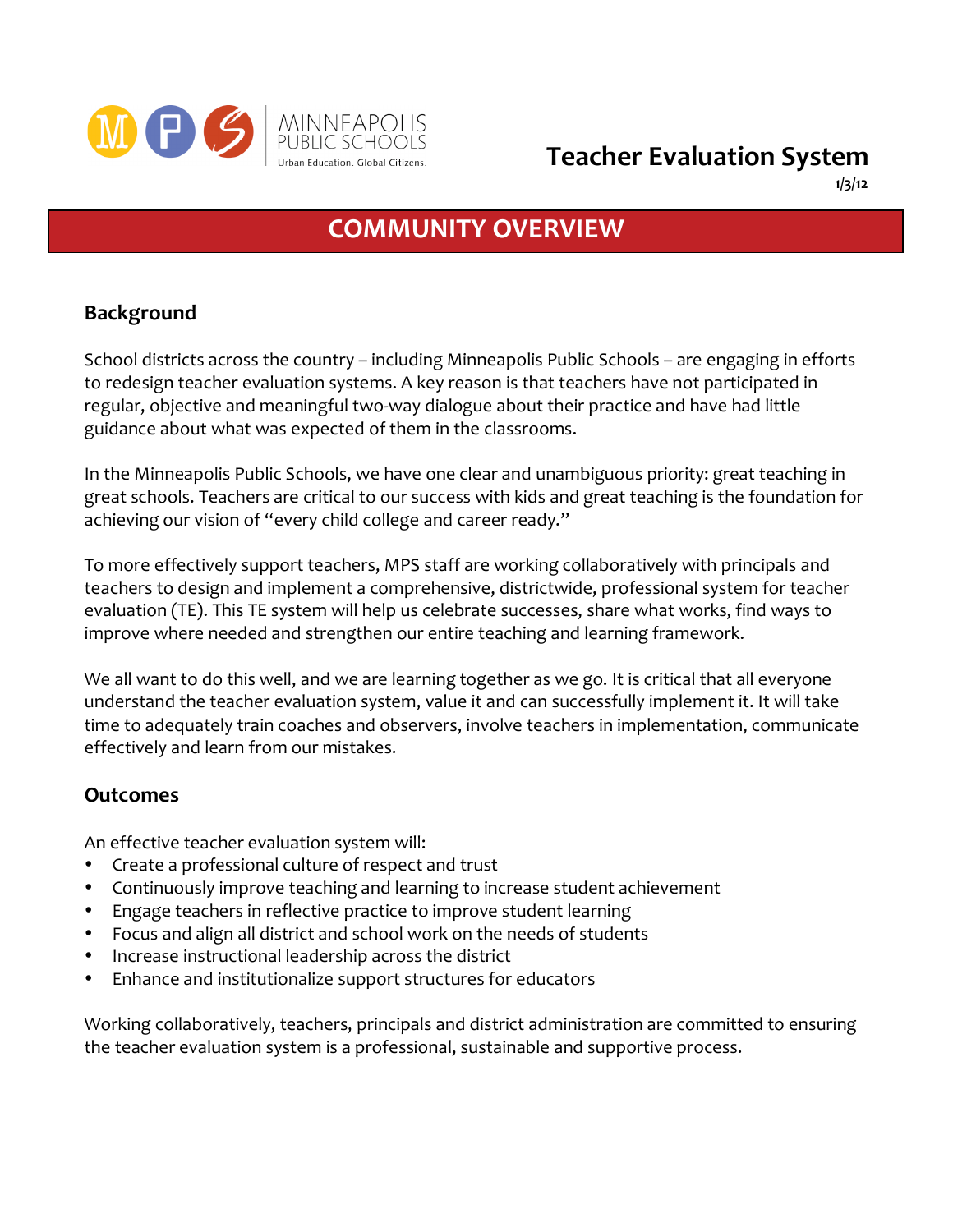## **Formal
Observation
Process**

All formal observations use a common rubric - the Standards of Effective Instruction (SOEI) - which have
four
domains:

- Planning and Preparation
- Classroom
Environment
- Classroom
Instruction
- Professional
Responsibilities

The
SOEI
were
designed
for
the
primary
purpose
of
ensuring
teaching
quality
and
student achievement. They were developed to align with the National Board for Professional Teaching Standards, Educational Testing Services (PRAXIS), the National and Minnesota Interstate New Assessment
and
Support
Consortium
Standards,
and
the
Minnesota
State
Standards
of
Effective Practice
for
Teachers.

Each
observation
has
three
stages:

- Planning / Pre-conference
- Observation
- Reflection / Post-conference

More
than
260
principals,
coaches
and
instructional
leaders
have
been
trained
as
certified observers through a rigorous four-day training process. These observers work directly with teachers throughout their observation cycle and provide valuable, objective feedback on teachers' implementation
of
the
four
SOEI
domains.

### **Teacher
Engagement**

Having teachers actively involved in developing and supporting the TE system is critical to its success.
Some
ways
teachers
are
currently
involved:

- Teacher Evaluation Advisory Group (TEAG): A group of 30 teachers meets monthly to: provide regular feedback on the TE system; inform district leadership on what's working or not working; help develop teacher training; and create multiple communication avenues with other teachers. Members
of
this
group
applied
and
were
selected
jointly
by
the
district
and
MFT.
- Teacher Evaluation Round Tables: Open discussions held four to six times per year in various locations around the district where teachers can ask questions, voice concerns, provide feedback and dialogue with other teachers about teacher evaluation.
- Focus groups: Periodic focus groups engage teachers in providing their viewpoints about specific
aspects
of
the
teacher
evaluation
system.
- Volunteers: During the last half of 2011-12, teachers at all sites will be able to volunteer for a formal observation. These teachers will be able to access additional SOEI training, engage further in reflective discussion about their teaching practice and help shape further refinements to
the
TE
system.
- Surveys: Once a teacher completes a formal observation, he or she is able to respond to an anonymous on-line survey seeking observation process feedback.
- TE Think Tank: A select group of teachers join district administrators, coaches and principals in monthly meetings to make major decisions about TE development and implementation.